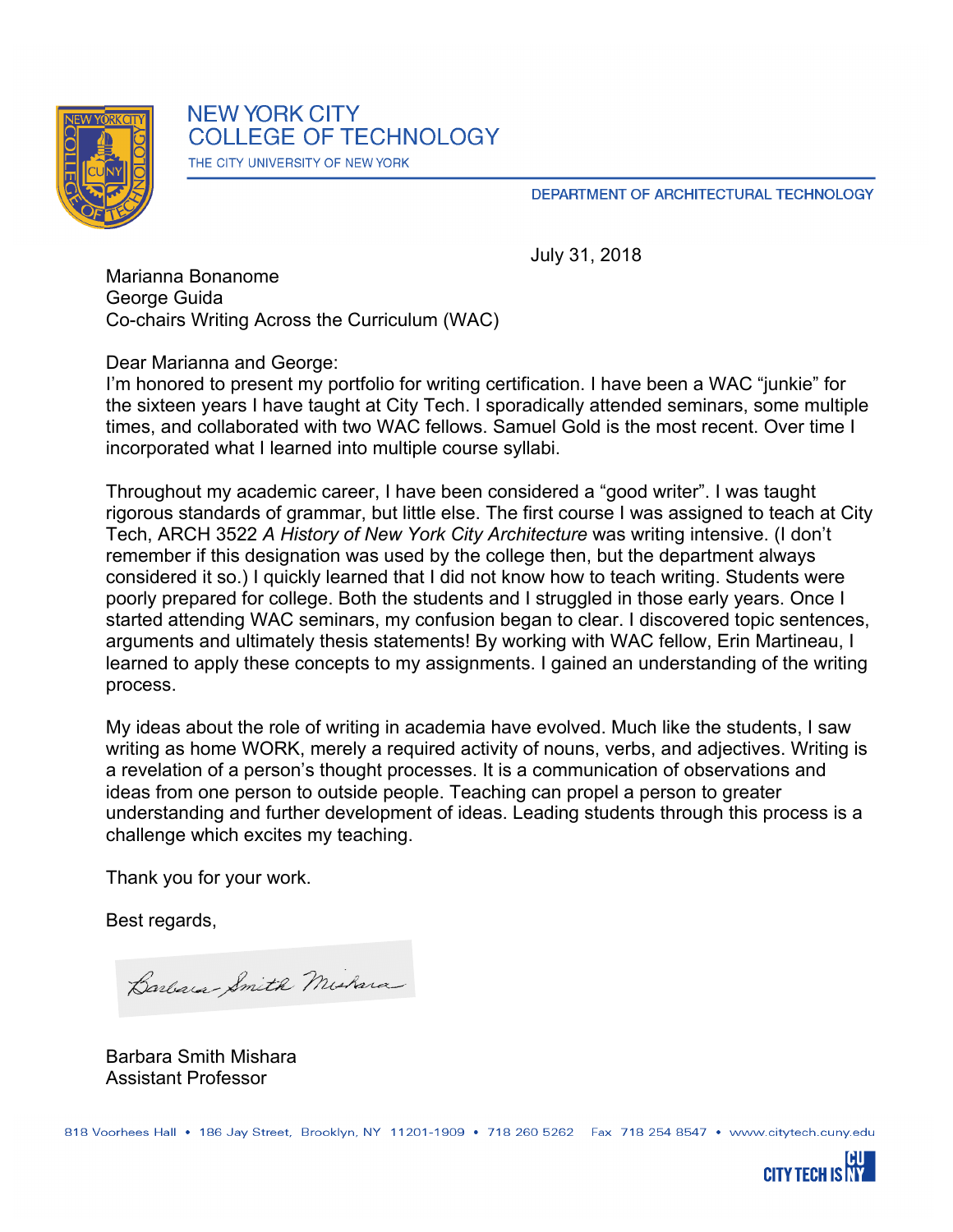## **New York City College of Technology – City University of New York**

300 Jay Street, Brooklyn, New York 11201

## **Department of Architectural Technology Semester, Architectural Technology Semester, Architectural Technology**

**year** Bachelor of Technology in Architectural Technology

**ARCH 3522 A HISTORY OF NEW YORK CITY ARCHITECTURE (W)** 3 Classroom hours, 3 credits Day of week and time Field trips will be scheduled in mutually convenient times.

I am available for discussions and additional help. Office Hours: Varies by semester and by appointment. Email me to confirm I'm available and to learn my location.

## **COURSE DESCRIPTION**

**"**A historical analysis of the city's infrastructure, real estate development, municipal planning and key buildings. This course will trace the course of American history from a village to a city, which is the commercial and cultural hub of the nation. Dynamic socio determinants emerging as a result of improvements and growth in technology, transportation, infrastructure, real estate, commerce, housing and recreation."

In our built-up urban environment, appreciation and knowledge of historic building is essential for the architect. Recognizing period styles and forms allows the architect to design new buildings within their context. More importantly, understanding past construction technologies and materials enables the architect to adapt and reuse existing buildings for current programs. Rehabilitation of the old saves today's resources and promotes sustainability.

## **Prerequisites:** ARCH 2321

**Suggested Texts:** Roth, Leland M., A Concise History of American Architecture, New York: Westview Press, latest edition.

> Homberger, Eric**,** The Historical Atlas of New York City, New York: Henry Holt and Company, latest edition.

 \* Lankevich, George J., New York City: A Short History, New York: New York University Press, 2002. (\$ 17.95)

**Required Reading:** Additional readings will be selected from the internet. You are responsible for the content of these articles. I have suggested other readings from the recommended texts; these are optional, but would increase your understanding.

**Attendance Policy:** No more than 10% absences are permitted during the semester. For the purposes of record, two lateness of more than 15 minutes each are considered as one absence. Leaving the class more than 15 minutes early will also count as 1/2 absence. Exceeding this limit will expose the student to failing at the discretion of the instructor. Since the class meets once a Class, two absences are permitted.

If you arrive after I take attendance, remind me, at the end of the class, to mark you present. Otherwise, I will mark you absent. If you leave during the break, you will be marked absent for the entire class.

**Course Requirements:** There will be several quizzes and written assignments throughout the semester, as well as a final research paper and a final comprehensive exam.

I would like to discuss the possibility of field trips.

**Barbara Smith Mishara, R.A BARGAN BEART AND BUT BEART BEART BEART BEART BEART BEART ACT AND BUT BEART ACTS AND**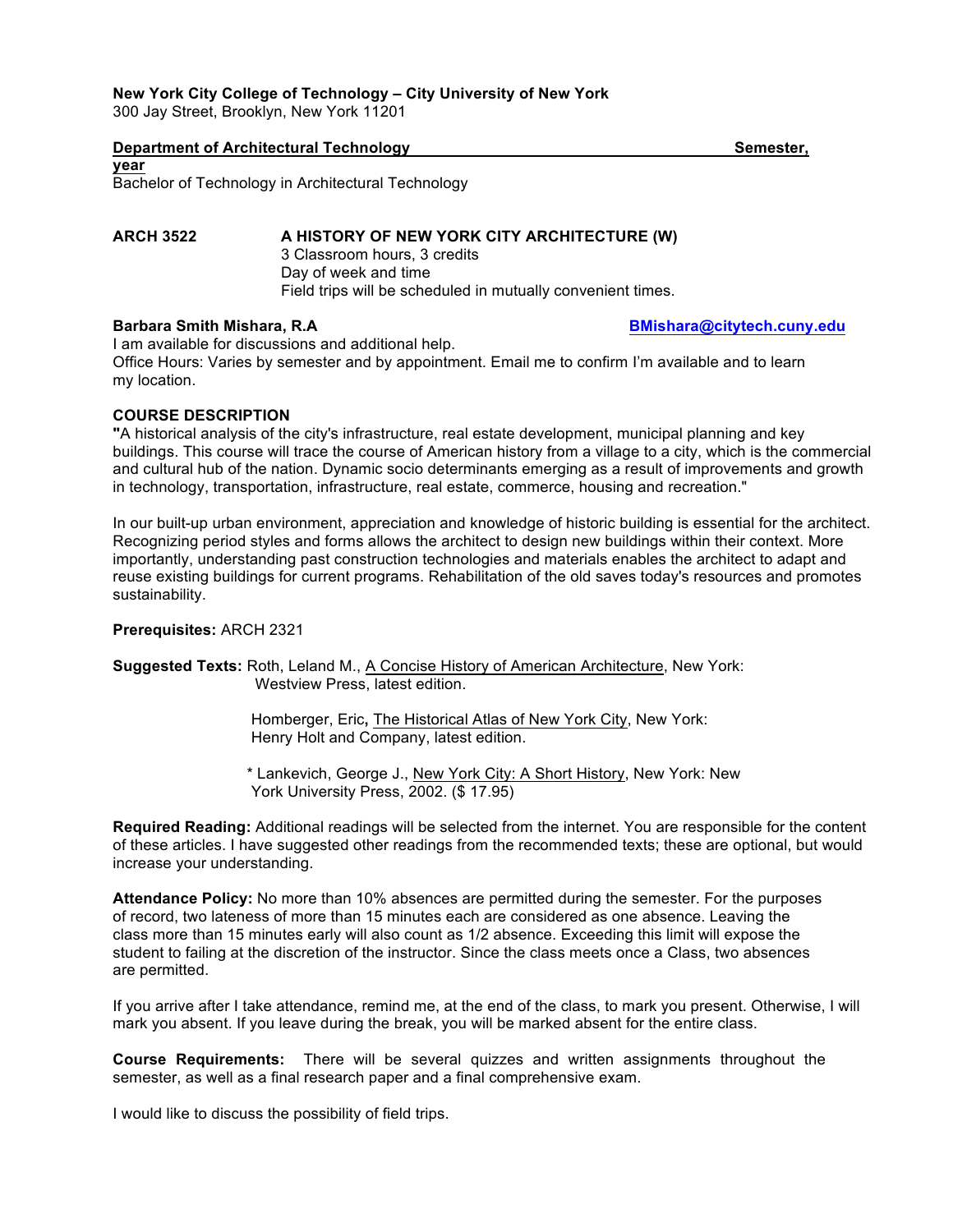- Grading: 30% Quizzes (3 scheduled)
	- 25% Written assignments
	- 25% Research paper (or field study)
	- 20% Final exam

The mid term grade will be based on the work required by that time. There is no mid term exam.

Additional credit can be earned for participation in classroom discussions and in outside of class walking tours. Your participation mark will be added from your final grade.

## **Writing Intensive**

This is the second of two writing intensive courses required in the Department of Architectural Technology and one of the four writing intensive courses required for the bachelor's degree. The other two writing intensive courses are part of the flexible core or college option of additional liberal arts.

There will be frequent writing assignments in and outside of class. Some will be "low-stakes" short graded essays based on a reading assignment or your experiences. Others will not be graded; both types will count towards your grade.

Finally there will be a research paper which will count as 25% of your grade. We will be working on this, in parts, over the semester. Separate requirements and a schedule will be given later.

Why such an emphasis on writing? In architecture and the building industry, clear communication is necessary to communicate effectively with clients, consultants and contractors. Examples of writing in the office includes:

- Initiating and replying to emails from clients, consultants, contractors, government agencies
- Responding to requests for proposals
- Making competition drawings that include explanatory text
- Making specification documents describing materials and equipment
- Writing articles and competition texts that describe completed projects (marketing).

**Academic Integrity:** Students and all others who work with information, ideas, texts, images, music, inventions and other intellectual property owe their audience and sources accuracy and honesty in using, crediting and citation of sources. As a community of intellectual and professional workers, the college recognizes its responsibility for providing instruction in information literacy and academic integrity, offering models of good practice, and responding vigilantly and appropriately to infractions of academic integrity. Accordingly, academic dishonesty is prohibited in The City University of New York and is punishable by penalties, including failing grades, suspension and expulsion.

The college requires that every instance of cheating be reported regardless of the penalties imposed by the instructor. A record is maintained for each student.

**Learning Objectives:** Upon successful completion of this course the student should be able to:

- 1. Explain the progression of key elements of New York City architectural developments from early European settlements to contemporary times.
- 2. Define the major differences between the technology of early New York and later architectural developments of the 17<sup>th</sup>, 18<sup>th</sup> and 19<sup>th</sup> century design and the modern movement.
- 3. Explain and analyze the impact of the past on Architecture of the city, and the neighborhood.
- 4. Develop an appreciation and awareness of good contemporary architecture.
- 5. Use clear, concise language to describe architecture and procedures.
- 6. Write a research paper formulating a thesis statement and organizing supporting arguments based on bibliographic sources and field observation.

## **Assessment:**

Students will be given quizzes and writing assignments that test their ability to:

- 1. Explain the progression of key elements of New York City architectural developments from early European settlements to contemporary times.
- 2. Analyze the major differences between the technology of early New York and later architectural developments of the 17<sup>th</sup>, 18<sup>th</sup> and 19<sup>th</sup> century design and the modern movement.
- 3. Explain and analyze the impact of the past on architecture of the city, and the neighborhood.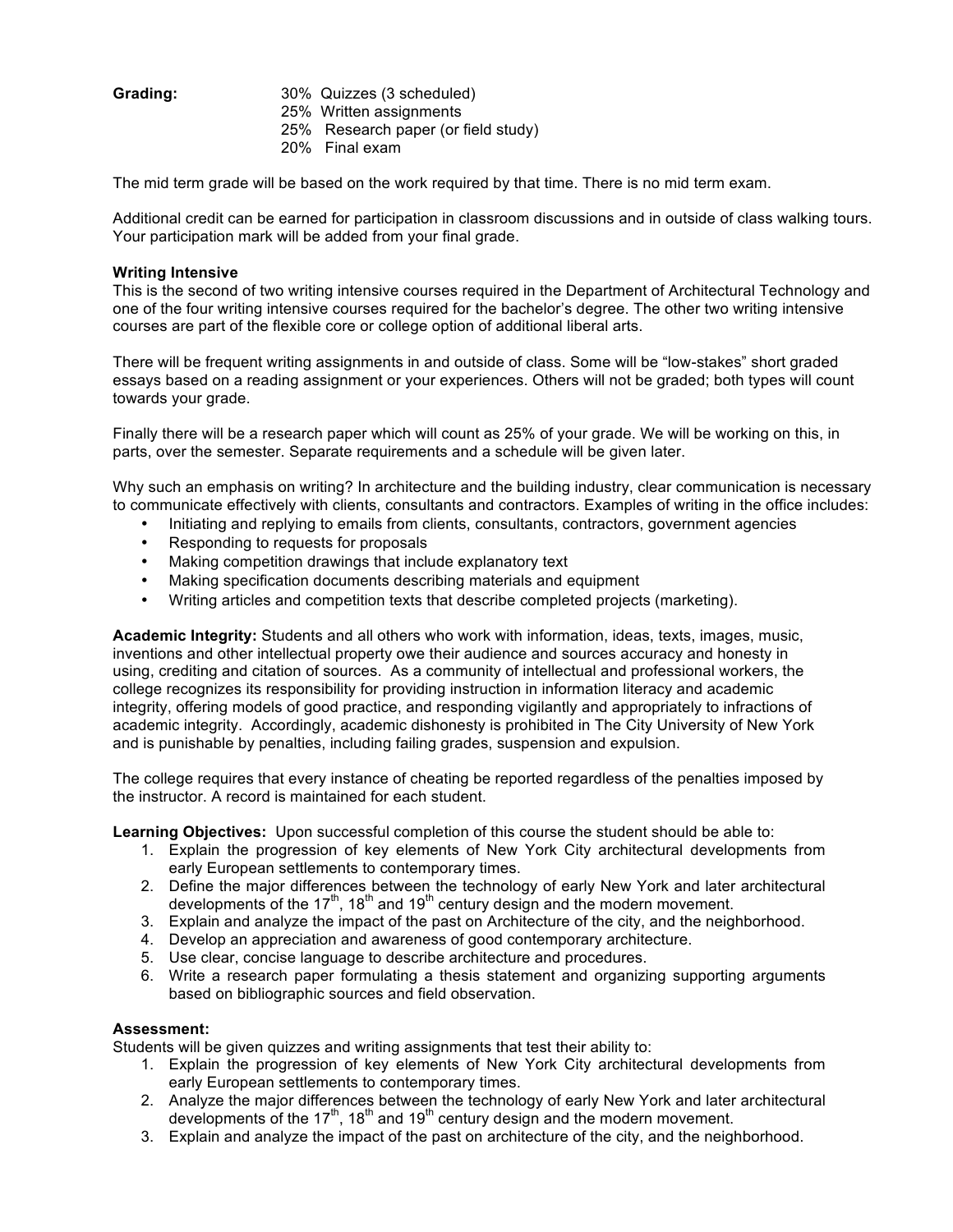4. Assess the role of architecture in the context of a neighborhood or setting.

## **Assignments**

Papers are generally due on the day before class **by 6 pm via e-mail** to me. This enables me to return your paper the next day in class. In your e-mail, use **3522 as the subject**. Use the following format to name your file:

Your **last name\_assignment title**. Use Word or rich text format. Remember to include your name on your essay. I will not accept papers which do not conform to these requirements.

Although you won't get full credit for a late paper, it is better for your grade if you submit it within a class or two of the submission date. Don't plan on submitting all your work at the end of the semester. Good writing requires the ability to edit and rewrite.

You are responsible for turning in a project even if you are absent the day the assignment is given or when it is due. I will post assignments on Blackboard. I suggest you share your e-mail and/or cell numbers with other students in the class.

## **Quizzes**

No "make-ups" for quizzes are available. Quizzes will be given at the beginning of the class. No extra time will be given if you are late.

## **HIGHLY RECOMMENDED SUPPLEMENTAL TEXTS** (listed in order of importance)

White, Norval & Elliot Willensky with Fran Leadon, AIA Guide to New York City, 5th edition, New York: Oxford University Press, 2010. (\$ 35.00??)

Reynolds, Donald Martin, The Architecture of New York City, New York: John Wiley and Sons, Inc., revised edition, 1994. ISBN 0-471-01439-7 (\$ 39.95). This was the original text for the course. It is now out of print, but can be found on the Internet.

Dolkart, Andrew S. and Matthew A. Postal, Guide to New York City Landmarks, New York City Landmarks Preservation Commission, New York: John Wiley and Sons, Inc. 4th edition, 2009. (\$24.95)

Roth, Leland M., American Architecture: A History, Cambridge, MA: Westview Press, 2001. (\$ 65.00)

Conduit, Carl W., American Building: Materials and Techniques from the Beginning of the Colonial Settlements to the Present, Chicago: University of Chicago Press, 1968. And subsequent editions.

**COURSE OUTLINE** This is a tentative outline and subject to change. Writing assignments may change if a new topic is discussed in class.

*Where indicated, topic headings taken from Leland M Roth, A Concise History of American Architecture, New York: Harper and Row, 1979.*

## **Class 1**

Course requirements and overview "The Land and its Inhabitants"

*Homework assignment*

Write 1-2 pages on the topic- What made the area we know as New York City favorable to settlement by the Dutch. Do these same characteristics play a role in NYC today? Are the effects positive or negative? Name your file "Your last name\_ settlement" Due day before class by 6 pm via e-mail.

*Reading Assignment*  Introduction *Lankevich* pp. vii-xii *Roth* pp.1-4 end of first paragraph, p. 8

\*\*\*\*\*\*\* https://welikia.org/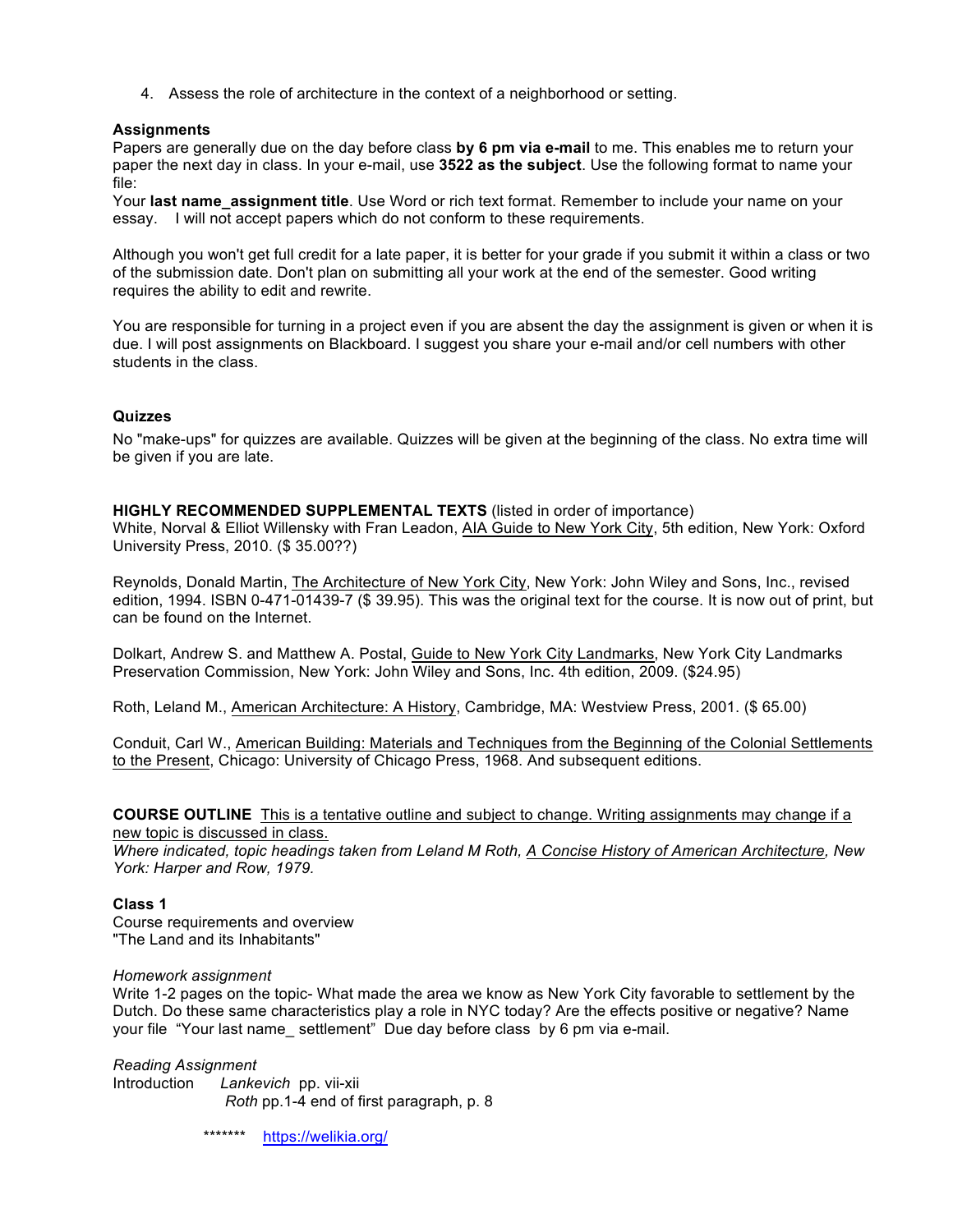Read the discussion under the science tab. Under the download tab - publications, you will find these two articles to read:

Sanderson, E.W. (2005). "Urban legend: discovering Manhattan's wetlands." National Wetlands Newsletter 27(1): 1;15-18. pdf

Sanderson, E.W. and M. Brown (2007). "Mannahatta: an ecological first look at the Manhattan landscape prior to Henry Hudson." Northeastern Naturalist 14(4): 545-570. pdf

Explore the site. Under the download tab you may be interested in other presentations.

Also interesting Video "Dutch New York" http://www.thirteen.org/dutchny/video/video-dutch-new-york/

Video "British Takeover" http://www.thirteen.org/dutchny/video/video-british-takeover/

Sanderson, Eric, Mannahatta: A Natural History of New York, New York: Abrams, 2009.

For contemporary New York City, read https://en.wikipedia.org/wiki/Effects\_of\_Hurricane\_Sandy\_in\_New\_York

*"A Stronger, More Resilient New York". NYC Special Initiative for Rebuilding and Resiliency. Office of the NYC Mayor. June 11, 2013. Retrieved October 26, 2016.*

http://nymag.com/daily/intelligencer/2018/01/what-is-a-city-street-and-what-will-it-become.html

https://www.wsj.com/articles/the-three-stumbling-blocks-to-a-solar-powered-nation-1515931200

https://www.bloomberg.com/news/features/2018-01-10/the-most-awful-transit-center-in-america-could-getunimaginably-worse?utm\_campaign=news&utm\_medium=bd&utm\_source=applenews

## **Class 2** WRITTEN PAPER #1 DUE

"1600-1785: Transplantations in the New World" (Dutch and English) "1785-1820: Building a New Nation" (Federal) Building element: roofs Technology: wood timber framing

#### *Homework assignment*

Write a 1-2 page essay on transformations in the urban environment. In class we discussed the destruction and rebuilding on the World Trade towers. *Have you experienced other urban transformations in your life? Perhaps it was returning to a neighborhood where you lived or visited. Perhaps you returned to the place of your birth and childhood.* Write of the experience. What physically changed? Although sight is important, don't forget sounds, smells and touch. How were your emotions and memories affected? Due day before class by 6 pm via e-mail. Name your file "Your last name\_transformation"

## *Reading Assignment*

| Dutch                | Lankevich pp. 1-7, pp. 13 (first full paragraph) – 17 (complete sentence), pp 20-21.                                                                                                               |
|----------------------|----------------------------------------------------------------------------------------------------------------------------------------------------------------------------------------------------|
| 1625-1664            | Roth p. 22 (first paragraph), p 27 (summary)                                                                                                                                                       |
| English              | Lankevich pp. 22-25 (end of first full paragraph), pp 37 (first paragraph)- 48                                                                                                                     |
| 1664-1784            | Roth pp. 28-30 (first paragraph), pp.32 - 35 (first paragraph), pp 42 -43 (finish sentence)                                                                                                        |
| Federal<br>1784-1820 | Lankevich pp. 49-54, pp 57-58 (water supply), pp 59 (last paragraph) $-65$<br>Roth pp. 53-55 (first paragraph), pp 64-66, p 72 (second paragraph), pp 82-83 (finish<br>paragraph), p 84 (summary). |

Read and be prepared to discuss the effects of the grid on city planning Gray, Christopher, "Are Manhattan's Right Angles Wrong" New York Times, March 23, 2005.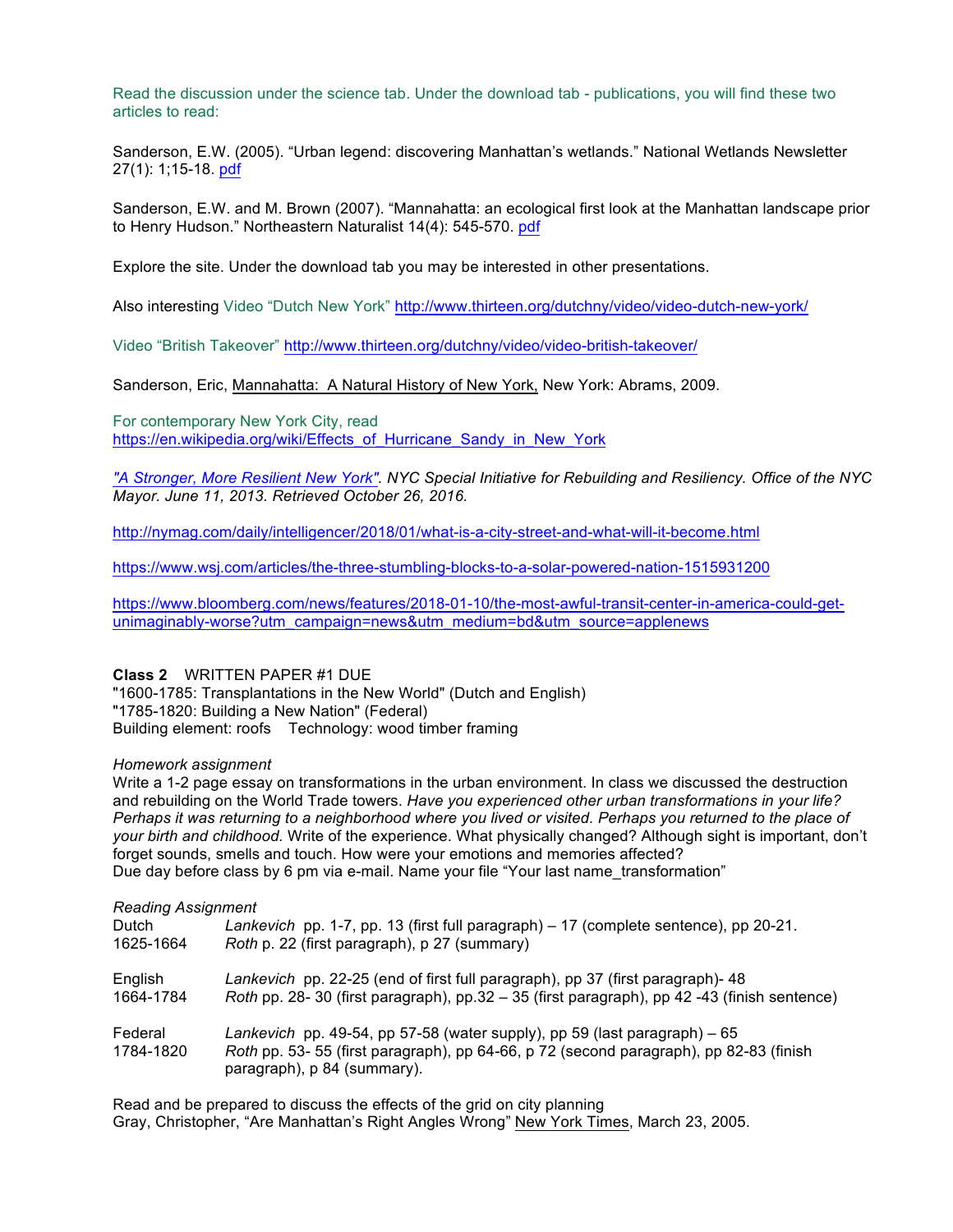http://www.nytimes.com/2005/10/23/realestate/23scap.html accessed 02-05-12.

Kimmelman, Michael, "The Grid at 200: Lines That Shaped Manhattan", New York Times, January 2, 2012. http://www.nytimes.com/2012/01/03/arts/design/manhattan-street-grid-at-museum-of-city-of-newyork.html?pagewanted=1&\_r=2&hpw accessed 02-20-12.

Dolkart, Andrew. "The Public Realm" The Architecture and Development of New York City, Columbia University Digital Knowledge Ventures nd http://nycarchitecture.columbia.edu/0244\_3/0244\_3\_s1.html accessed 1/26/13 Watch first four episodes

### **Class 3**

Introduction to classicism "1820-1865: Lure of the Past, the Promise of the Future" (Revival styles)

*Reading Assignment* 

1820-1865 *Lankevich* pp. 66-78 (end of first full paragraph), pp 80 (last line) - 90 *Roth* pp. 85-86 (first paragraph), pp 87 (first paragraph) – 89 (finish sentence) pp 95 (first paragraph) – 98, pp 100 (second paragraph) – 101 (finish paragraph) pp 110 (second paragraph) – 116,

Dolkart, Andrew. "The Public Realm" The Architecture and Development of New York City, Columbia University Digital Knowledge Ventures nd http://nycarchitecture.columbia.edu/0244 3/0244 3 s2.html accessed 1/26/13

Watch "Early Private Buildings" Snug Harbor and Cooper Union

### *Homework assignment*

Write a 1-2 page essay on the infrastructure changes in New York City which have occurred since 1860. Begin with the topic sentence "Many changes in the physical intrastructure occurred in New York City in the early part of the nineteenth century. Some are…. However these were overshadowed by those of the next 150 years."

Due February 20 by 6 pm via e-mail. Name your file "Your last name\_after 1860"

### **Class 4**

"1820-1865: Lure of the Past, the Promise of the Future" (Revival styles) continued

*Homework Assignment*  Prepare for quiz

## **Class 5 QUIZ 1600-1865**

"1865-1885: Age of Enterprise" - The Victorians (focus on Romanesque style) Building technology: iron and its alloys

*Reading Assignment* 

**1865-1885** *\*Lankevich* pp. 91-92 (end of first full paragraph), pp 93 (last paragraph) – 94 (end of first paragraph), pp 112-113 (end of first paragraph), pp 116 (second paragraph) – 117 (end of first paragraph), pp 119 (first paragraph) – 121 (first paragraph)

> *Roth* pp. 118 (second paragraph) – 127, p 135 (two paragraphs), pp 140 (last paragraph)- 146 (finish paragraph), pp 160 – 164 (finish paragraph)

\*Dolkart, Andrew. "Living Together" The Architecture and Development of New York City, Columbia University Digital Knowledge Ventures nd http://nycarchitecture.columbia.edu/index.html accessed 1/26/13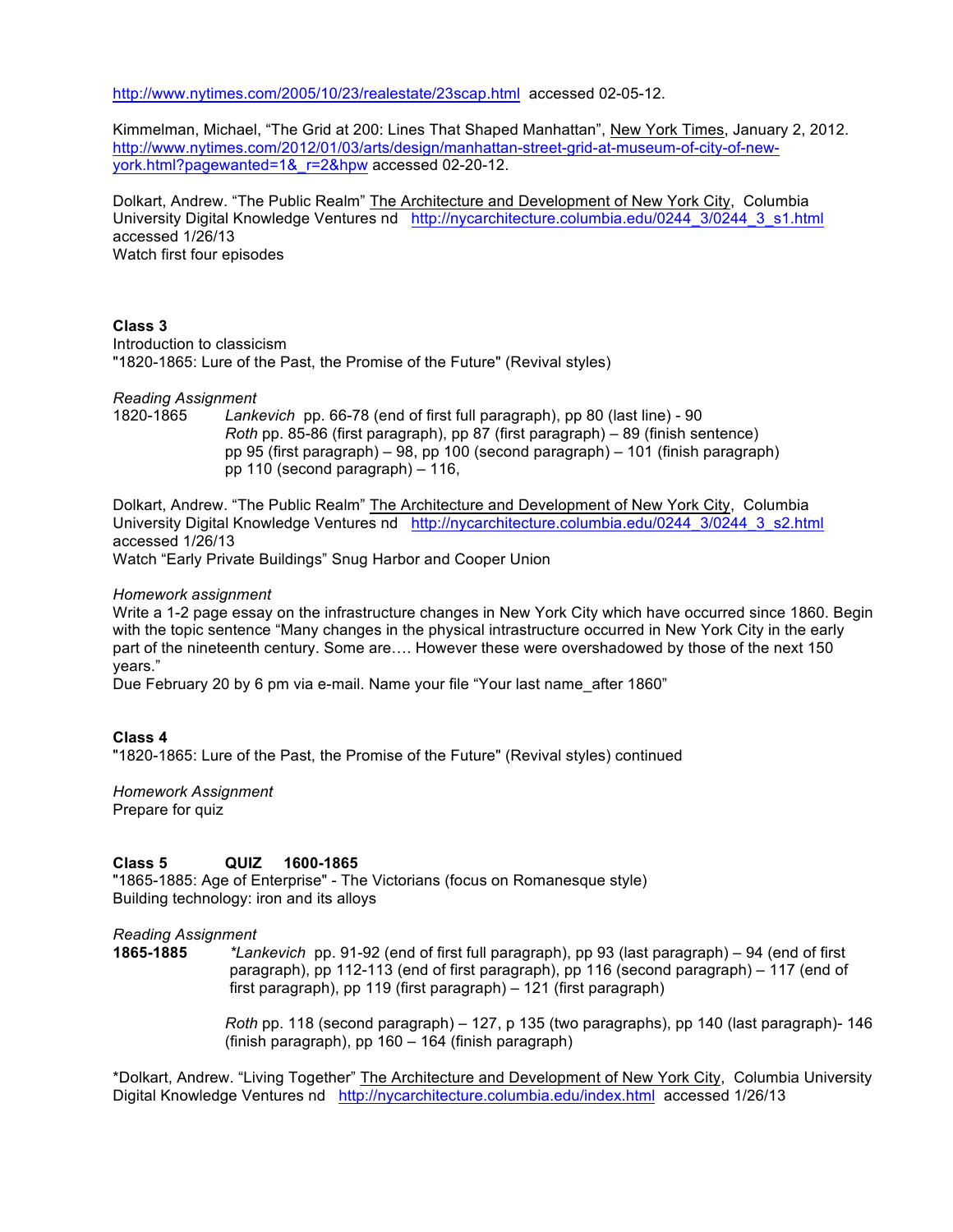**Class 6** "1865-1885: Age of Enterprise" (continued) **Possible field trip during class hours**

*Homework Assignment*

Select and describe, *in a 1-2 page essay, a building from our walking tour. Consider the characteristics we have discussed in class, such as forms, shapes, heights, materials, colors and ornamentation. Try to paint a word image of the building. What attracted you to this building?*

Due day before class by 6 pm via email. Name your file. "Your last name\_walking tour"

#### **Class 7**

"1885-1915: Urbanism and the Search for Order" - The Gilded Age (Beaux-Arts and neo-Classicism) Further discussion of classicism

**Introduction and discussion of final paper Schedule appointment to discuss paper with me** See handout on the final paper for specific assignments and due dates

*Reading Assignment* 

**1885-1915 \****Lankevich* pp. 122 (second paragraph) – 129 (remainder of paragraph), pp 132 (first paragraph) – 137, pp 146 - 147 (end of first paragraph), pp 149 – 151 (finish paragraph)

> *Roth* pp. 172 – 178 (finish paragraph), pp 187 -189 (first paragraph), pp 191 (last paragraph) – 197 (finish paragraph), pp 213 – 216 (first paragraph), p 220 (one paragraph), pp 225-227.

\*Dolkart, Andrew. "The Birth of the Skyscraper" The Architecture and Development of New York City, Columbia University Digital Knowledge Ventures nd http://nycarchitecture.columbia.edu/0242\_2/index\_text.html accessed 1/26/13

**Class 8**

Urbanism and the search for Order (continued)

*Homework Assignment* **First part of final paper due: see handout** 

#### **Class 9 QUIZ 1865-1885 and 1885- 1915**

"1915-1940: Dichotomy: Tradition and Avant Garde" (Art Deco) Building technology: terra cotta

*Homework Assignment* **Next part of final paper due: see handout** 

*Reading Assignment* 

**1915-1940** *Lankevich* pp. 156 (last paragraph) – 158 (remainder of paragraph), p 161 (paragraph), pp 146 - 147 (end of first paragraph), pp 149 – 151 (finish paragraph) *Roth* pp. 172 – 178 (finish paragraph), pp 187 -189 (first paragraph), pp 191 (last paragraph) – 197 (finish paragraph), pp 213 – 216 (first paragraph), p 220 (one paragraph), pp 225-227.

\*Dolkart, Andrew. "The Skyscraper City" The Architecture and Development of New York City, Columbia University Digital Knowledge Ventures nd http://nycarchitecture.columbia.edu/0242\_3/0242\_3\_s1.html accessed 1/26/13

## **DRAFT OF RESEARCH PAPER DUE Tuesday date via email**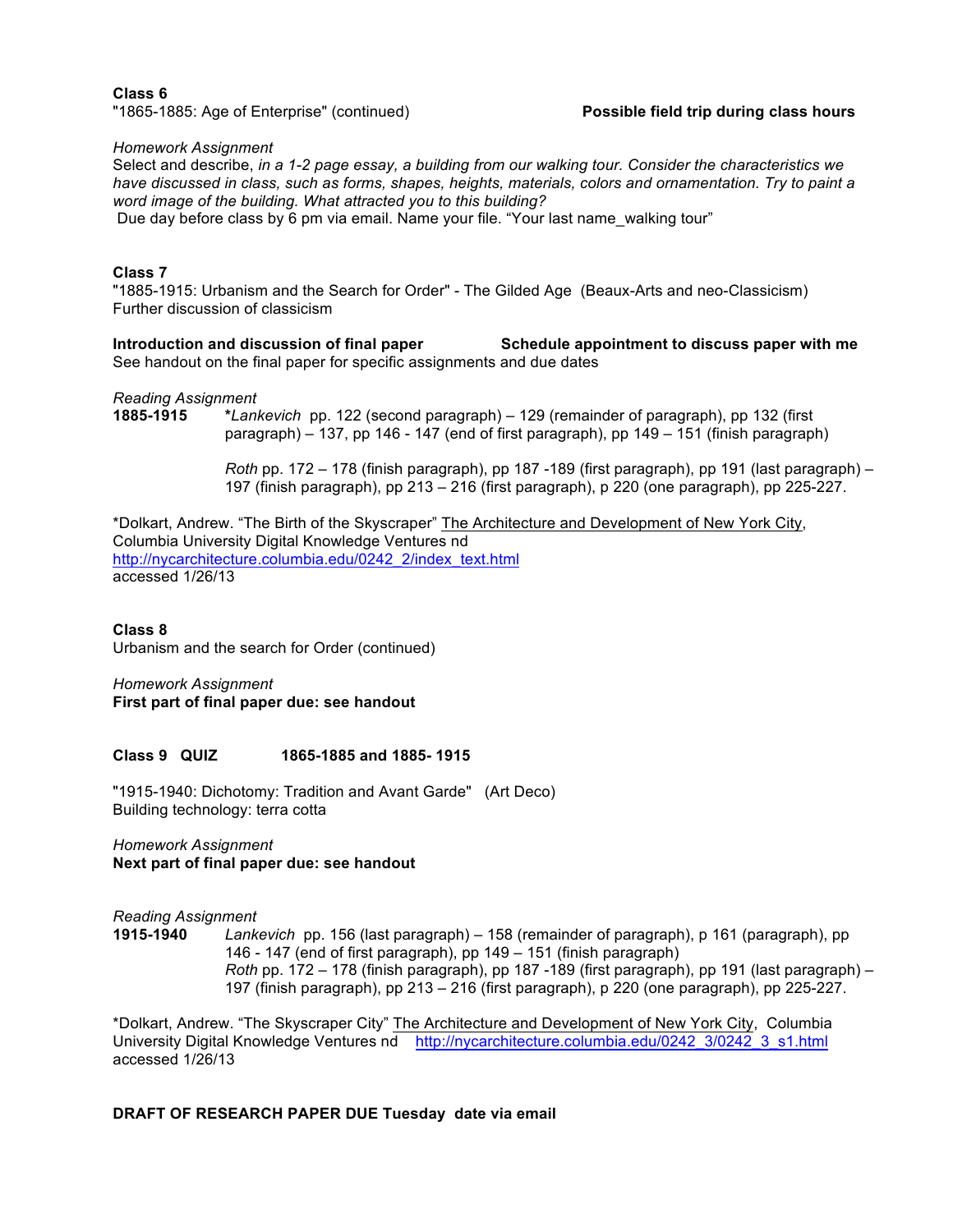**Class 10**  "1915-1940: Dichotomy: Tradition and Avant Garde" (continued)

**Class 11**

"1940-1970: Pure Function, Pure Form" The International Style Building technology: curtain wall

Reading Assignment

**1940-1970** *Lankevich* pp. 188 (second paragraph)- 189 (second paragraph), pp 191 (second paragraph)- 193 (finish paragraph), pp 196 (first paragraph) – 198, pp 200 (first paragraph) – 201 (finish paragraph), p 204 (last paragraph), pp 207 – 212 (finish paragraph). *Roth* pp. 275 (first paragraph) – 288 (9 lines of first paragraph), pp 291 (last paragraph) – 297 (last paragraph), p 306 (first 17 lines), pp 322 (first paragraph) – 324 (16 lines), p 332 (last paragraph).

## **Class 12) QUIZ 1915-1940 and 1940-1970**

## *FINAL DRAFT OF RESEARCH PAPER DUE*

**Class 13 1970- 2010: New New York Presentations of final paper**

**Epilogue \****Lankevich* pp 230 – 233 (second paragraph), p 256 (last paragraph) – 257 *Roth* pp 333 – 343 (first 10 lines)

**Class 14** Course Review **Presentations of final paper**

**Class 15 FINAL EXAM**

**Enjoy the break!** 

BSM rev 042218 for WAC submission Rev2 050618 as per SG's comments (changes in italics)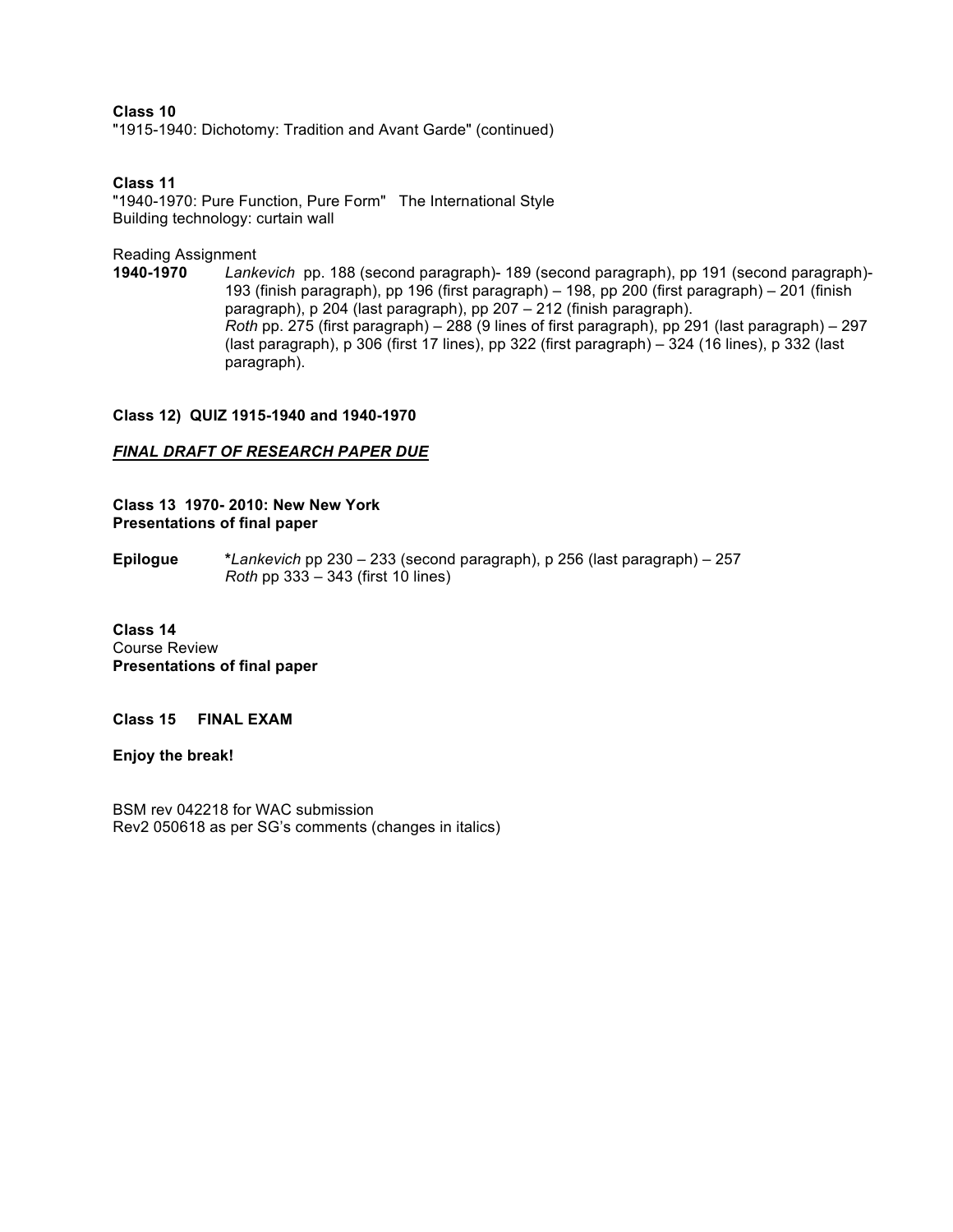# **ARCH 3522 Typical Writing Assignments Barbara Smith Mishara**

# **Low-stakes**

# **After First Lecture**

What conditions made the area we now know as New York City favorable for settlement by the Europeans? Using your lecture notes and recommended internet sources, write a 2 page paper on this topic.

# **Transformations**

Write a 1-2 page essay on transformations in the urban environment. In class we discussed the destruction and rebuilding on the World Trade towers. Have you experienced other urban transformation? A neighborhood returning to the place of your birth and childhood? Write of the experience. What physically changed? Although sight is important, don't forget sounds, smells and touch. How were your emotions and memories affected?

# **The New York City Grid** (Federal period)

This year (2012) we celebrate the 200th anniversary of the New York City (Manhattan) grid. In his article, Christopher Gray ask if the grid fostered or hampered the development of the city. Read the following articles and write your opinion of the grid. Is your neighborhood "gridded"? What is your experience of this?

Gray, Christopher, "Are Manhattan's Right Angles Wrong" New York Times, October 23, 2005. http://www.nytimes.com/2005/10/23/realestate/23scap.html accessed 02-05-12.

Kimmelman, Michael, "The Grid at 200: Lines That Shaped Manhattan", New York Times, January 2, 2012. http://www.nytimes.com/2012/01/03/arts/design/manhattan-street-grid-at-museum-of-cityof-new-york.html?pagewanted=1&\_r=2&hpw accessed 02-20-12.

Wright Artis, "Designing the City of New York: The Commissioners' Plan of 1811" a blog and interactive map. http://www.nypl.org/blog/2010/07/30/designing-city-new-york-commissioners-plan-1811 accessed 02-05-12

# **HABS The Historic American Building Survey** (Revival styles)

This project was started in the 1930's as a means of giving work to unemployed architects during the Depression. It continues to add material by employing students during the summer.

The goal of this project is to document historic buildings in the United States by means of measured drawings and photographs. The information on any one building varies as does the buildings included. All the materials have been digitalized and are available on the internet through the Library of Congress.

The web address for HABS is long and complicated. I find it easier to google "Historic American Building Survey". The information is organized by subject (type of building) and by place. To find a building by geographical location, you must select the state and then the county. What are the counties of New York City?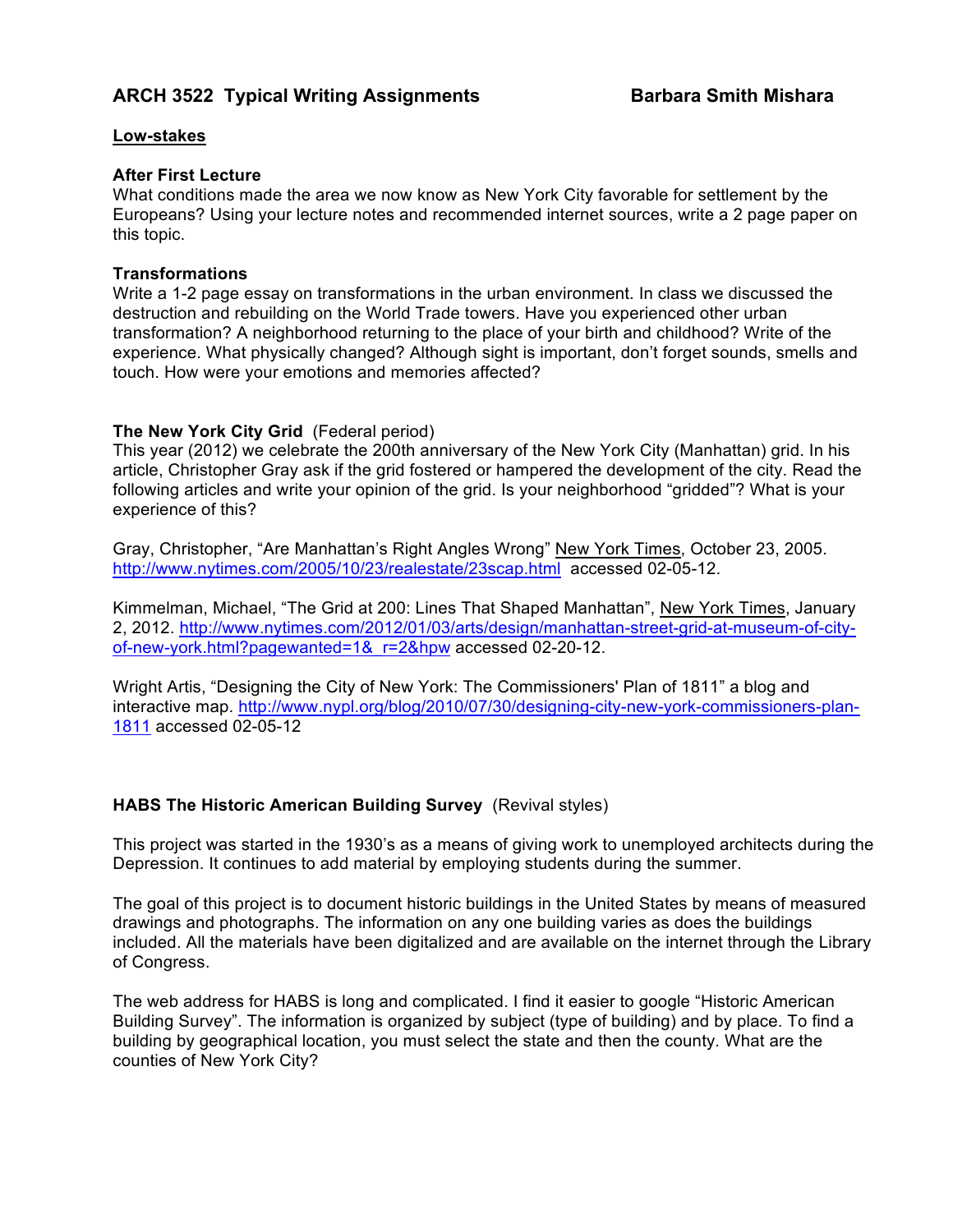Select one of the New York City buildings. Describe the materials available. How could these be helpful if you were an architect doing a restoration of the building? As a means of comparison, look at the file for Federal Hall (It is listed as US Customs House.

# **The Birth of the Skyscraper** (Gilded Age)

Read: Andrew S. Dolkart, "The Architecture and Development of New York City: The Birth of the Skyscraper" http://nycarchitecture.columbia.edu

In this essay, Dolkart is writing for the general public. He tells stories about the development of the skyscraper form in New York City. However he still weaves facts and concepts throughout the essay. Your task is to extract the "big picture" concepts and support these ideas with facts.

After reading the essay, answer the following three questions in a professional, academic style. Your responses do not have to be long, but should adequately explain your premise. Remember to start each answer with a topic sentence. Each response is independent of the others. You do not have to write one connected essay.

Why did the skyscraper form gain prominence in the built environment of New York City?

What were two "necessities" to the development of the skyscraper? Discuss their role.

In the early 1900's, there was a debate about skyscrapers. What was it? How was it resolved

## **Alternate assignments based on the required readings from Roth**

Discuss the following thesis: during the period 1885-1915, "two forces began to reshape commercial building- one technological and the other architectonic."

In the period 1885-1915, why did architects turn to the classical style? What role did McKim, Mead and White have in this renaissance? Refer to two buildings in New York City designed by this architectural firm.

What effect did the Columbian Exposition of 1891-1893 have on urban planning and architecture?

## **Review Questions for final** (Can also be assignments)

Answer questions with detailed essays. Also include diagrams and illustrations whenever possible.

1. Discuss and illustrate the stylistic and structural characteristics of Dutch Provincial architecture as exemplified in an existing building in New York City.

2. In our study of New York City architecture, we have seen that frequently a style developed in reaction to an earlier one-plain followed fancy, classical followed non-classical. In this context discuss the difference between two styles. For example, the Federal period and Georgian colonial or Beaux-Arts and Art Deco.

3. Materials greatly influence architecture. Describe three types of iron, including definitions of different types, characteristics of each and typical uses, especially structural ones. Name 2 iron buildings and their architects. How did iron influence the architecture?

4. Classicism is the basis of Western architecture. However, we have studied several styles that did not have a classical influence. Describe the elements of a classical style and then tell how a certain style is not classical. Include definitions of the non-classical elements.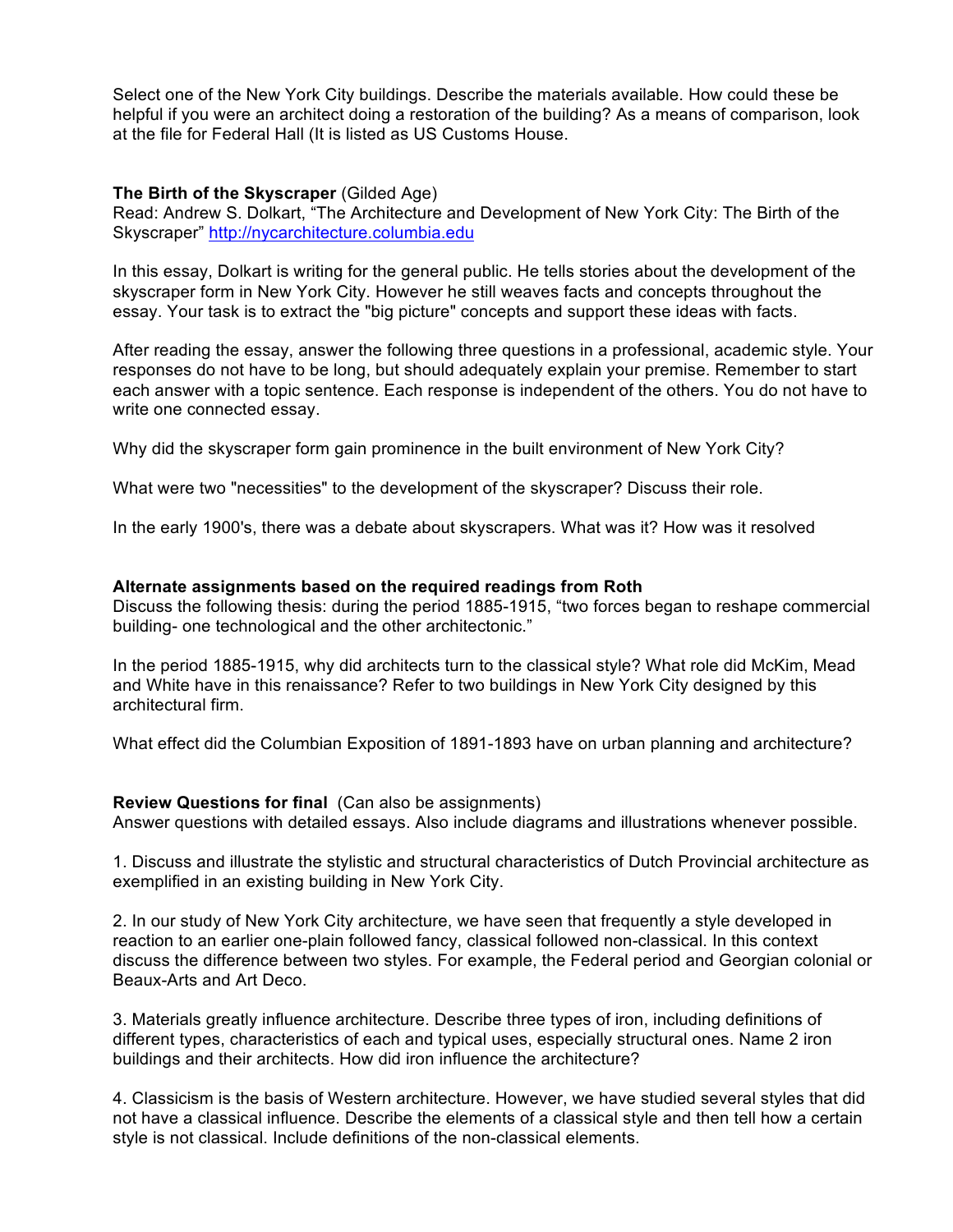5. Select one architect or an architectural firm and discuss their contribution to the architecture of New York City.

6. Select one modern style and describe its characteristics. Refer to buildings (including architect and date) in your discussion.

# **TYPICAL TOPICS FOR RESEARCH PAPER -HIGH STAKES**

# **DOWNTOWN BROOKLYN A Narrative Over Time**

In the coming weeks, using Brooklyn as our laboratory, we will be exploring the concept of "downtown". What functions take place? Which functions change over time, which ones stay the same? How do buildings relate to these functions? What is the story told by these buildings?

This research will be developed in conjunction with an ongoing project in City Tech School of Technology and Design to create a digitized map of downtown Brooklyn. We will learn more about this and how we can contribute next class when we will meet with the project directors. (no longer in existence, but this illustrates how a current opportunity or event can be the basis of a paper)

Outline The following is the suggested outline for the paper of 6-8 pages:

Introduction State the thesis or idea at the root of your paper.  $\frac{1}{2}$  - 1 page Describe the history of building(s). 1-2 pages

Compare and contrast styles, techniques and materials used. 2 pages

Analysis Evaluate the role of the building in downtown.

Support your opinion with a series of arguments. 1-2 pages

Conclusion Restate thesis and summarize the research and thought process. ½- 1 pages A list of assigned buildings follows.

## **BUILDING METAMORPHOSIS: Additions, Reuse and Adjancies**

We think of buildings as permanent, immutable structures in an unchanging environment. In reality, if a building survives fifty or hundred years, it has undergone several changes. Perhaps the building has become too small or the existing space is unsuited for new uses. The original use of a building may no longer be necessary or no longer appropriate at that location. On the other hand, the building can remain unchanged, but the environment around it has developed in direct directions and other structures erected.

In this research paper, we will explore the idea of building metamorphosis. How does the old exist with the new? Based on an assigned building, what strategy has been used by the architect to meld the past with the present?

Outline The following is the suggested outline for the paper of 6-8 pages: Introduction State the thesis or idea at the root of your paper.  $\frac{1}{2}$  - 1 page Describe the history of building(s). 1-2 pages Compare and contrast styles, techniques and materials used. 2 pages Analysis Evaluate the success or failure of the building changes. Support your opinion with a series of arguments. 1-2 pages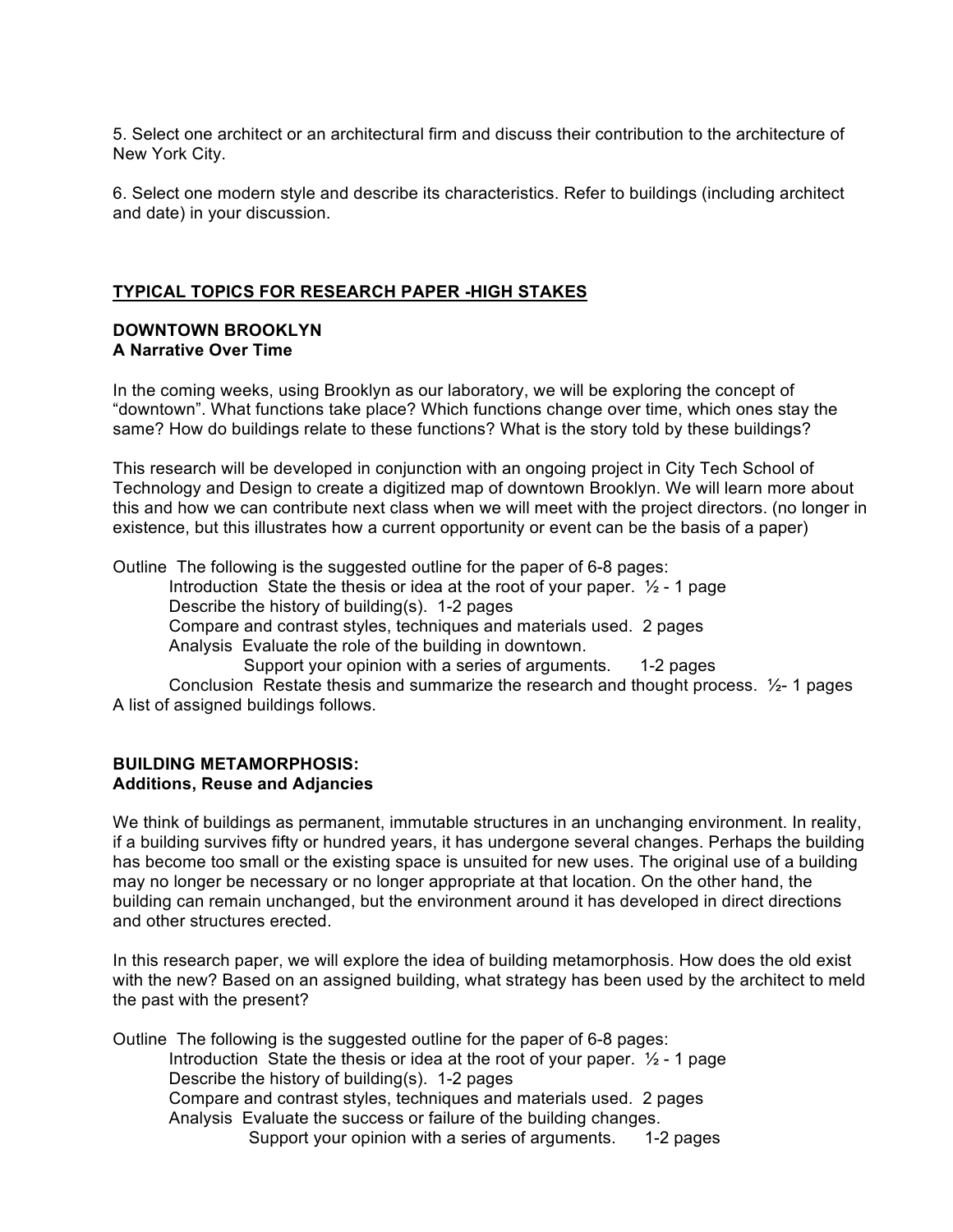Conclusion Restate thesis and summarize the research and thought process.  $\frac{1}{2}$ - 1 pages A list of assigned buildings follows. I will provide a list if you wish.

## **MY NEIGHBORHOOD Seen through an Architect's Eyes**

In architecture, we laud the celebrity architect and extol unique masterpiece buildings. We rarely consider everyday architecture used by millions of people. Seldom are these buildings viewed together and analyzed on how they exist together in a neighborhood.

We have already written our impressions of our individual neighborhoods. (This would be a preliminary writing assignment. Many short essays can then be used to develop a larger research paper. In teaching, this is called scaffolding.) Now we will narrow our focus to one block front or one group of buildings. Describe them in terms of form, style and use. Why have you selected these buildings? Analyze how and why these buildings exist in your neighborhood. What is their impact today? What functions do they serve in the community?

Outline The following is the suggested outline for the paper of 6-8 pages: Introduction Give your overall impressions of your neighborhood. 1- 1 1/2 pages. State the thesis or idea at the root of your paper.  $\frac{1}{2}$  - 1 page Describe the development of the neighborhood and building(s). 1-2 pages Compare and contrast past uses and styles with today'. 2 pages Analysis Evaluate the success or failure of these buildings in your neighborhood. Support your opinion with a series of arguments. 1-2 pages Conclusion Restate thesis and summarize the research and thought process.  $\frac{1}{2}$ - 1 pages

# **A NOT SO FAMOUS BUILDING**

Mention New York City architecture and people immediately think of the Empire State building, the Chrysler building or the Guggenheim Museum. Yet there are over 900,000 buildings in New York City. Each contributes to the streetscape and the life of the city. In this paper, we will explore some of those anonymous buildings.

I have selected two areas of the city- mid Greenwich Village and Murray Hill. I have walked these streets and selected buildings which "caught" my eye. Each student has been assigned a building. You will investigate its history and then analyze its relationship to the block. (You can pick any neighborhood or list buildings all over the city.)

Outline The following is the suggested outline for the paper of 6-8 pages:

Introduction State the thesis or idea at the root of your paper  $(1/2 - 1)$  page).

Body Describe the aesthetics (meaning the style or appearance) of the building (1-2 pages) and then the functions of the building. Have they remained the same or changed? (1 page). Who was the architect? Did they design other buildings? Relate the history and current nature of the street &/or the block (1-2 pages).

Analysis Evaluate the success or failure of the building individually and its contribution to the streetscape. Support your opinion with a series of arguments (1-2 pages).

Conclusion Restate thesis and summarize the research and thought process  $(\frac{1}{2} - 1)$  pages).

**CONTEXTUALISM** See list for suggested buildings. This is a variation on the Metamorphosis paper, but unlike that one, this one is focused on contemporary buildings.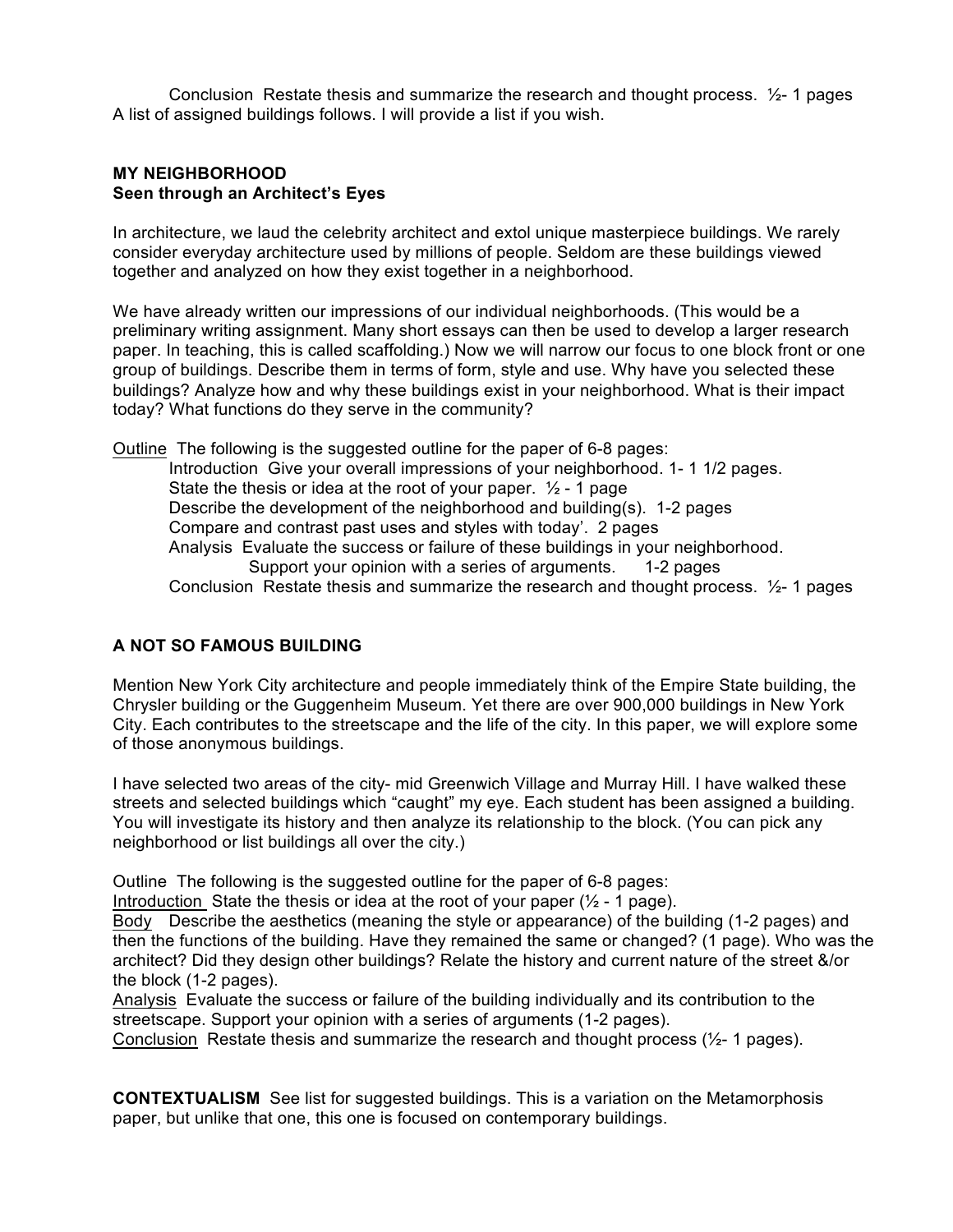The last fifteen years have been a period of intense construction in New York City. These new buildings are not placed in pristine settings, but injected into a densely layered urban environment. What concepts, if any, dictate how such buildings relate to their environments?

Modernism saw a building as a sculptural object devoid of its time and place. Starting in the 1980's, architects began to reconsider this theory and sought to design contemporary buildings which were sensitive to and compatible with their surroundings. Are buildings designed as abstractions devoid of where they will be built? Are they meant to contrast with the historic fabric surrounding them? Or are designed to reflect and relate to the buildings around them.

In this research paper, we will explore the idea of contextualism. Does your assigned building relate to its surroundings? Whether or not, explain how this occurs. What strategies have been used by the architect to achieve this effect?

**Outline** The following is the suggested outline for the paper of 6-8 pages: Introduction State the thesis or idea at the root of your paper.  $\frac{1}{2}$  - 1 page Describe the new of building and its surroundings. 1-2 pages Compare and contrast styles, techniques and materials used. 2 pages Analysis Evaluate the success or failure of the building in relationship to the neighborhood Support your opinion with a series of arguments. 1-2 pages Conclusion Restate thesis and summarize the research and thought process. ½- 1 pages

## **Format**

All identifying information appears on a title sheet.

Use one-inch margins throughout and a 12-point font.

Number pages at the bottom of the page.

Include photographs and illustrations in a separate section, not the body of the paper. Identify photographs with captions.

Staple the pages together in the upper left hand corner. Do not use folders or binders.

**Schedule of submissions** suggested based on college calendar

| March 5  | Topic assigned                                                                                                                            |
|----------|-------------------------------------------------------------------------------------------------------------------------------------------|
| March 12 | Get started: visit building; google building, architect and neighborhood;<br>research contextualism. Submit outline of information found. |
| April 9  | Submit thesis statement, two paragraphs, bibliography and photographs                                                                     |
| April 23 | First draft due                                                                                                                           |
| May 7    | Final paper due                                                                                                                           |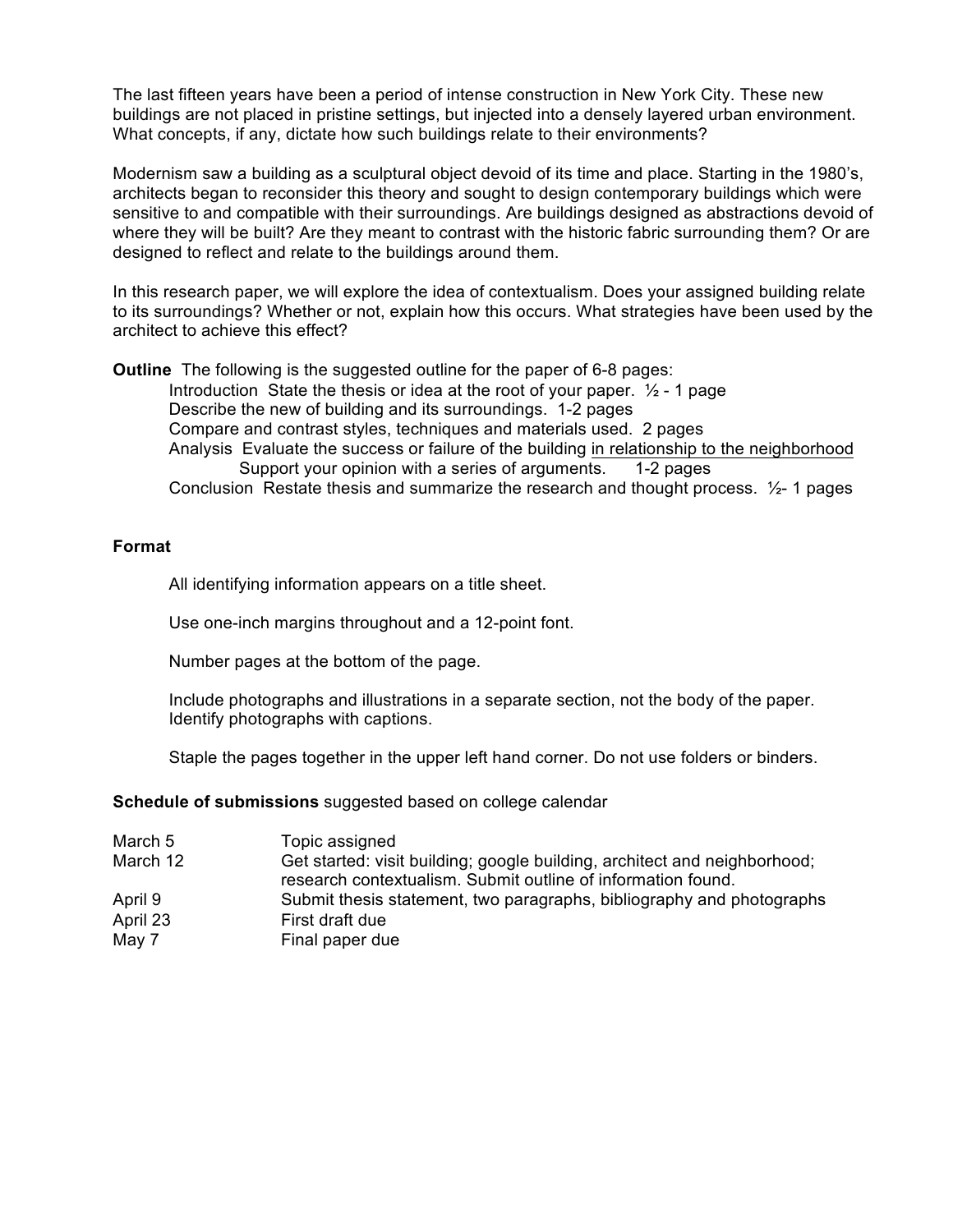**Research Papers based on exhibitions** (As with the grid assignment- There were other papers based on exhibitions –one Robert Moses (Spring 2007); 30 under 30 (Spring 2006); others on new buildings or additions.

# **Predicting the Future What Architecture Will We Value in Thirty Years?**

*"Each generation writes its biography in the buildings it creates."* Lewis Mumford, architectural critic

Buildings are created at a specific moment in history. Yet they can endure for many generations, perhaps for even hundreds of years. Buildings remain, but society's appraisal of the structure can fluctuate widely over its life span.

In the late 1840s, brownstone, a less expensive alternative to limestone or marble, came to be the epitome of luxury and sophistication. By the 1880s wide swathes of Manhattan and Brooklyn were occupied by "brownstones," ornately decorated, one-family row houses designed for the middle and upper classes. After World War I, these buildings were abandoned for the convenience of apartment living. The brownstones were left to deteriorate and were often divided into small efficiency apartments. A building that had housed one family was now occupied by as many as ten tenants. In the 1940s and '50s, thousands of these buildings, thought ugly and expendable, were demolished to make room for urban renewal--the promise of the future. Since the 1970s, these brownstones have again become popular, eagerly sought and lovingly restored. Many sell for more than a million dollars.

The New York City Landmarks Preservation Law, enacted in 1968, was an outgrowth of the historic preservation movement. Historic preservation had its origins in the 1850s; initially people sought to protect buildings of the distant past. In the 1960s, historic preservation became a force in architecture and city planning as a reaction to urban renewal and the ahistoric modern style. Ironically the landmarks process is now being extended to buildings of the International style.

In Fall 2004, the Municipal Art Society presented an exhibition entitled "30 under 30". In the last few years, New York City has experienced the construction of many fine buildings. The curators asked which of these buildings would be valued enough in thirty years to be declared landmarks. Out of a list of 150 buildings, they selected thirty. Their premise was: We value these buildings now; will our appraisal stand the test of time?

In this paper, students will analyze an assigned building, recently constructed in New York City, and then discuss, within the framework of the Landmarks Preservation Law, how they think the building will be evaluated in thirty years.

**Outline** The following is the suggested outline for the paper of 6-8 pages:

Introduction Provide an overview of your paper and state the thesis or idea at the root of your paper.  $\frac{1}{2}$  - 1 page

Describe the building in its total context. 1-2 pages

Compare and contrast styles, techniques and materials used to those typical of the early twenty-first century. 2 pages

Analysis Evaluate whether or not the building will merit landmarking in 30 years.

Support your opinion with a series of arguments. 1-2 pages

Conclusion Restate thesis and summarize the research and thought process.  $\frac{1}{2}$ - 1 pages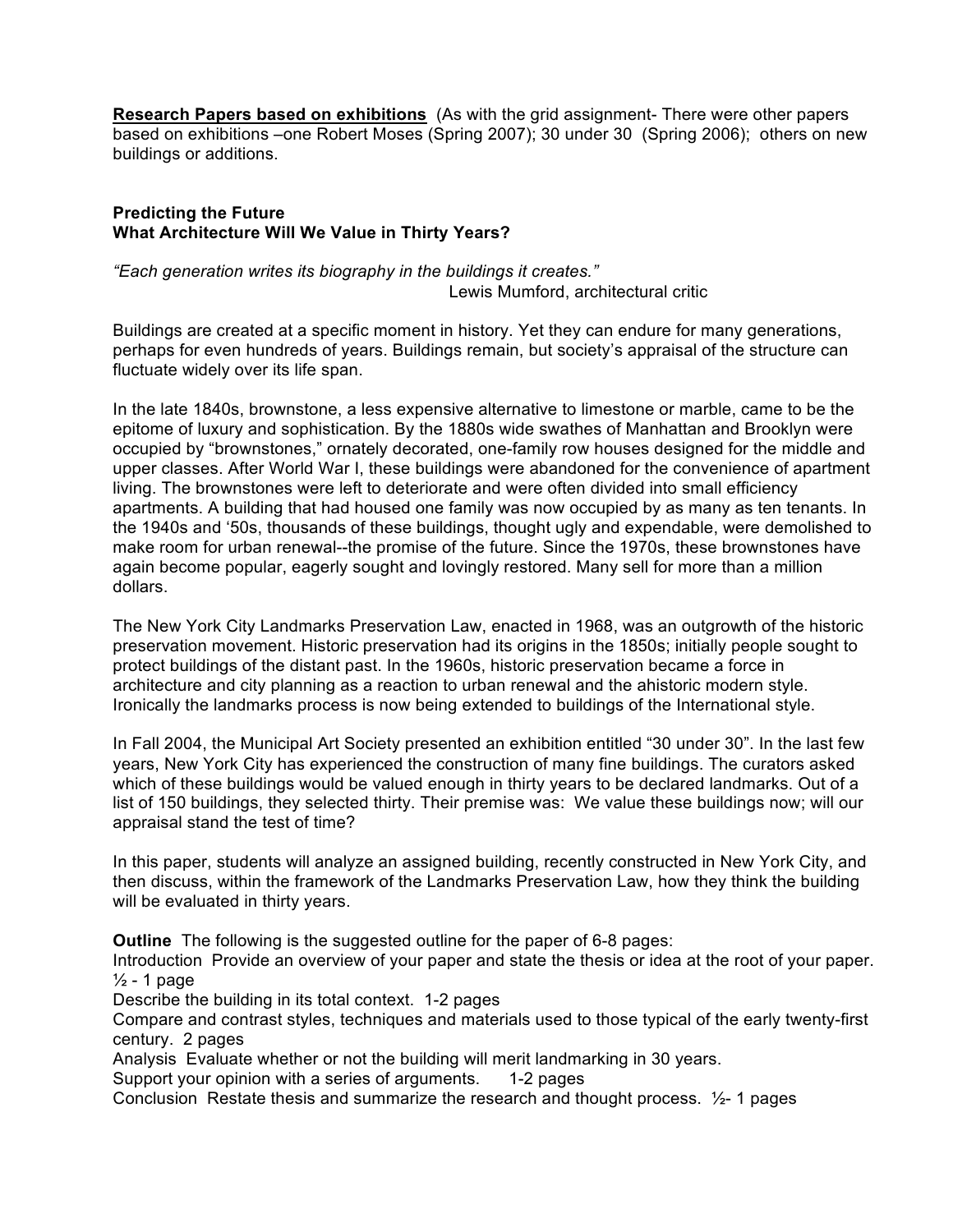# **TYPICAL REQUIREMENTS**

**Bibliography** A minimum of 5 references are required. These may include books (give specific pages), magazine articles, newspaper clippings, or official records. Selected internet sources may be used. We will discuss in class what makes a source a valued reference. Use MLA format. If you "google" MLA, you will find a lot of information and help on how to use this style. The Perdue Owl website is particularly helpful. Note that the MLA format is to be used for the bibliography, not the entire paper.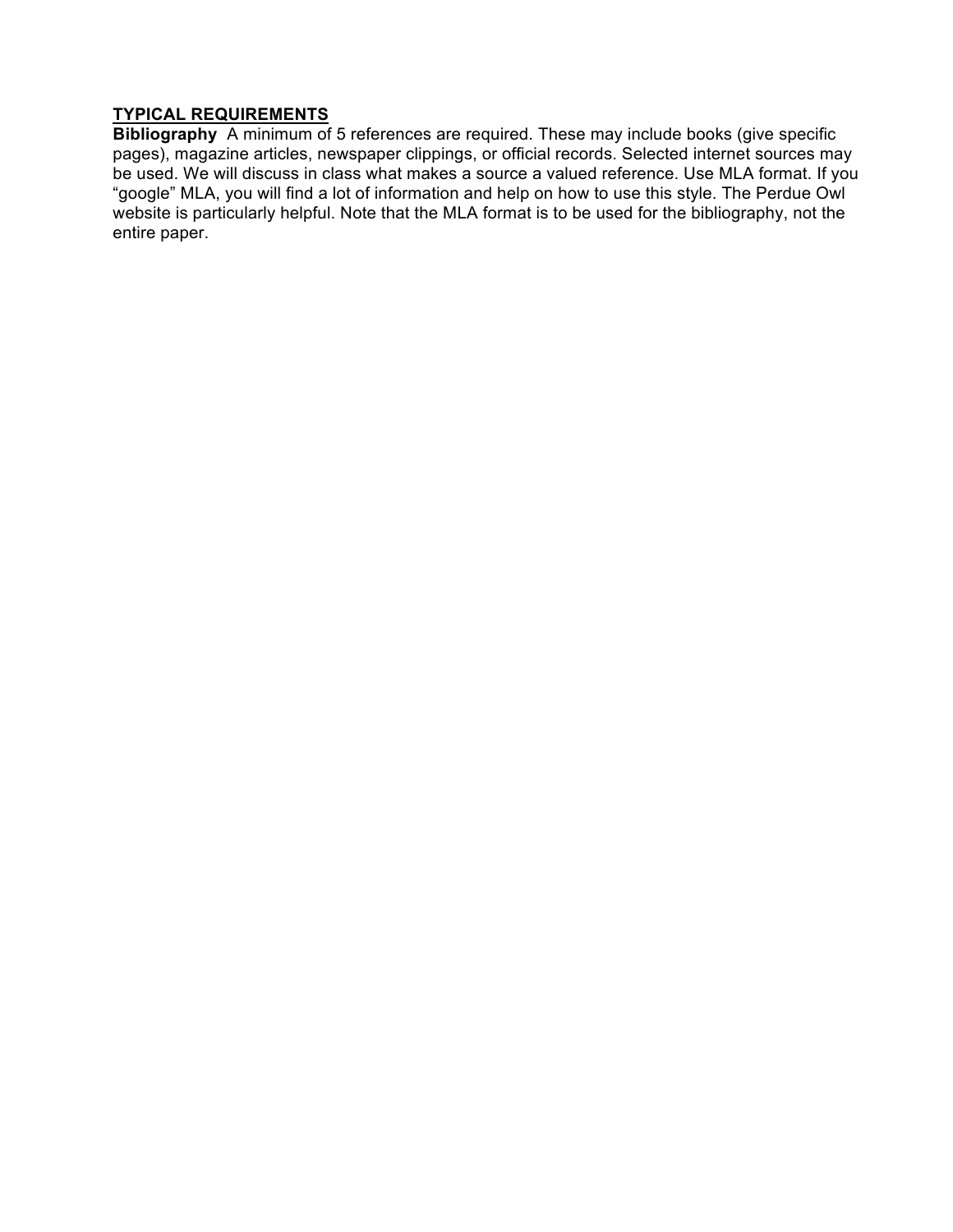# **CONTEXTUALISM?**

The last fifteen years have been a period of intense construction in New York City. These new buildings are not placed in pristine settings, but injected into a densely layered urban environment. What concepts, if any, dictate how such buildings relate to their environments?

Modernism saw a building as a sculptural object devoid of its time and place. Starting in the 1980's, architects began to reconsider this theory and sought to design contemporary buildings which were sensitive to and compatible with their surroundings. Are buildings designed as abstractions devoid of where they will be built? Are they meant to contrast with the historic fabric surrounding them? Or are they designed to reflect and relate to the buildings around them?

In this research paper, we will explore the idea of contextualism. Does your assigned building relate to its surroundings? Whether or not, explain how this occurs. What strategies have been used by the architect to achieve this effect?

**Outline** The following is the suggested outline for the paper of 6-8 pages:

Introduction State the thesis or idea at the root of your paper.  $\frac{1}{2}$  - 1 page Describe the new building and its surroundings. 1-2 pages

Compare and contrast styles, techniques and materials used. 2 pages

Analysis Evaluate the success or failure of the building in relationship to the neighborhood

Support your opinion with a series of arguments. 1-2 pages

Conclusion Restate thesis and summarize the research and thought process. ½- 1 pages

Bibliography In addition to internet sources, include a minimum of three articles from books

or periodicals.

Photographs Number and caption each photograph and include its author or source. Ideally

you should take the majority of images and refer to them in the body of the

paper.

# **Format**

All identifying information appears on a title sheet.

Use one-inch margins throughout and a 11-point font.

Double space your work.

Number pages at the bottom of the page.

Include photographs and illustrations in a separate section, not the body of the paper. Identify photographs with captions and sources

Staple the pages together in the upper left hand corner. Do not use folders or binders.

# **Process of work**

We will work on the paper by a series of short assignments – a process called scaffolding. Even the most experienced writers are daunted at the start of a project. Dividing the work